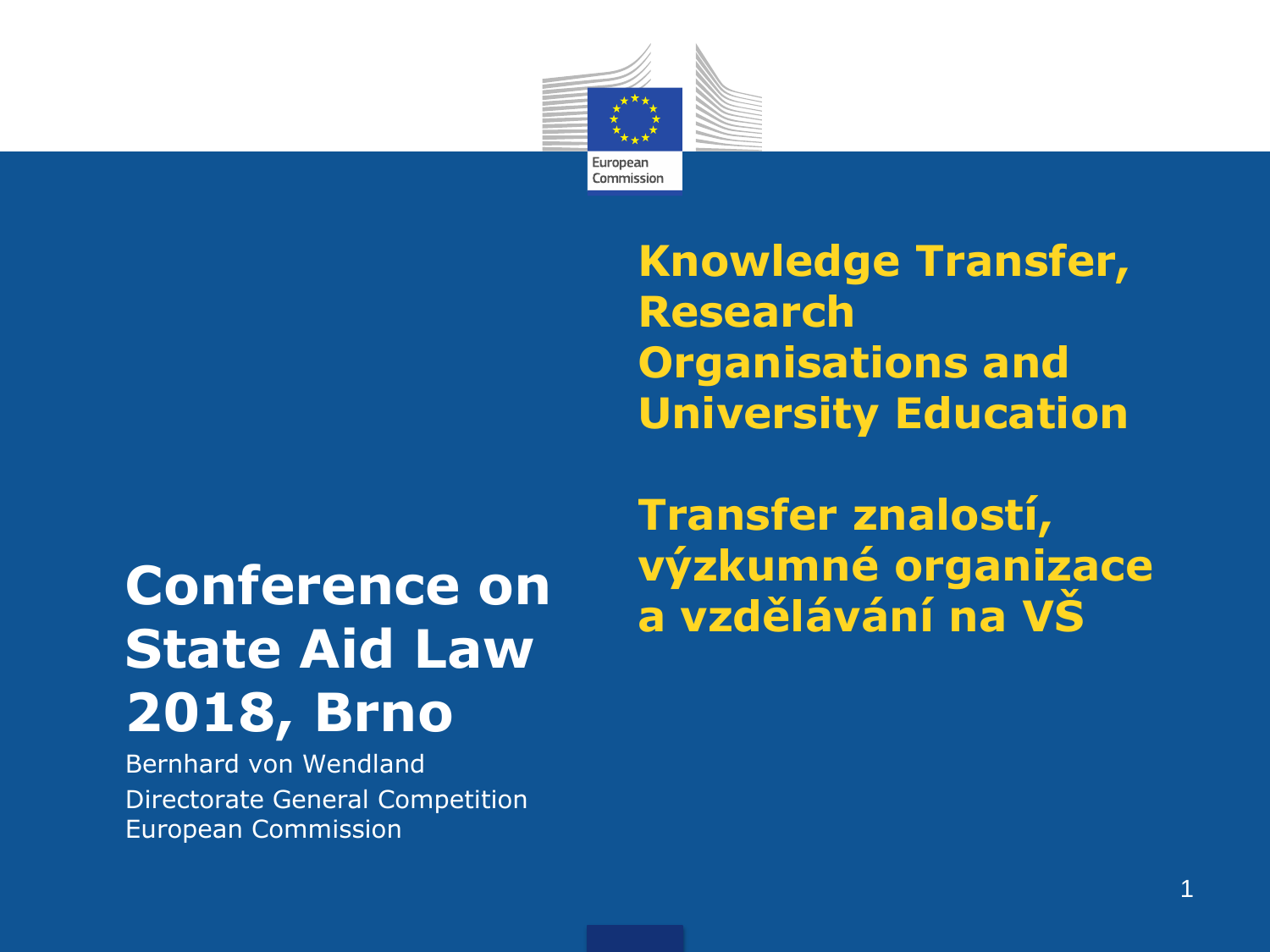

# *The views expressed in this presentation are the views of the speaker and do not necessarily reflect the views or policies of the European Commission.*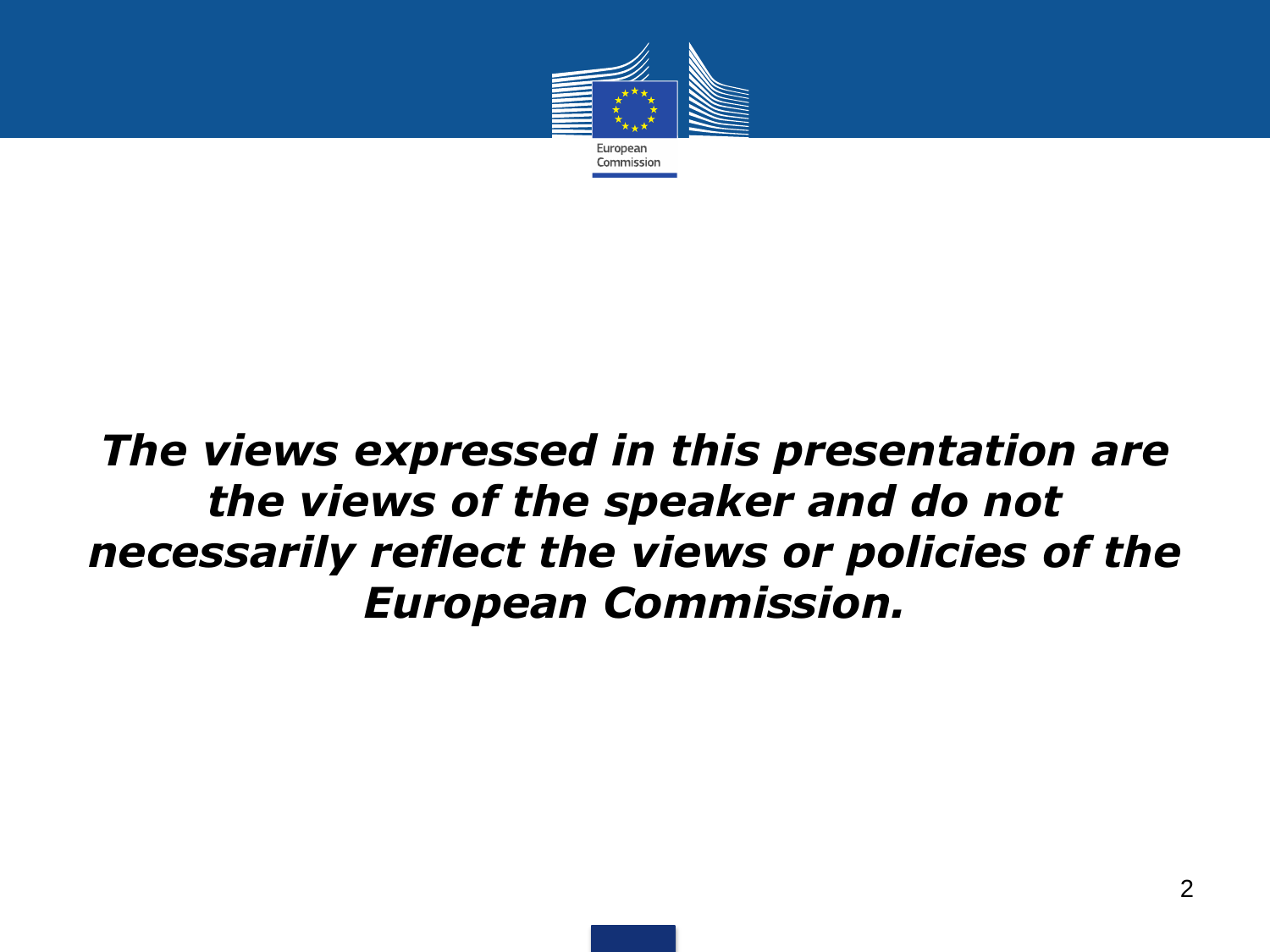

# **Knowledge Transfer, Research Organisations and University Education**

- 1. Why is the State aid question so relevant?
- 2. Applicable State aid legal provisions and explanatory texts
- 3. Knowledge transfer
- 4. Public financing for research organisations and research infrastructure
- 5. University education
- 6. Conclusion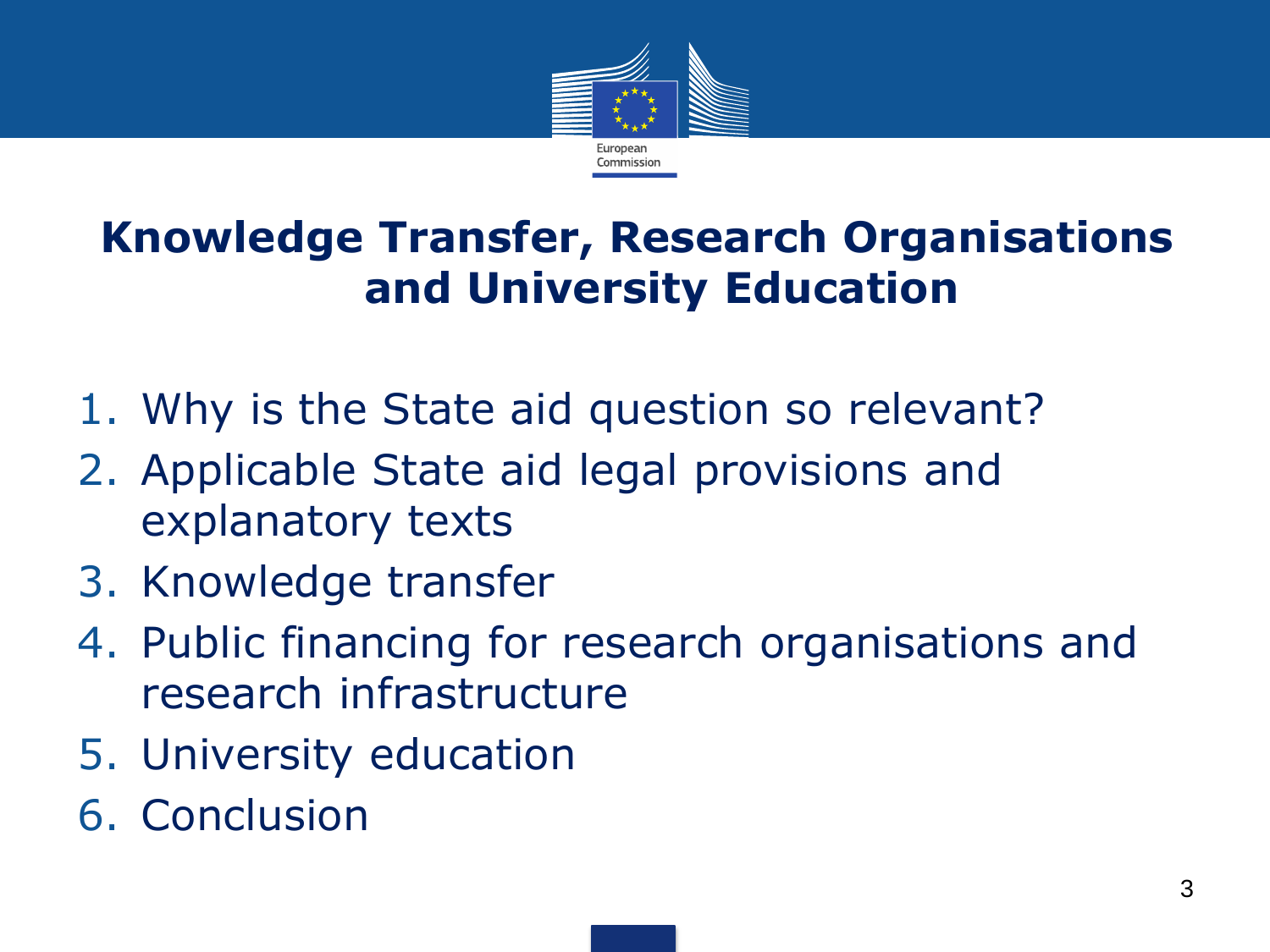

## **Why is the State aid question so relevant?**



**Knowledge transfer**: teaching, publication, research collaborations, consultancy, licensing, spinoff creation, mobility of researchers

#### **Use of knowledge**:

new industrial processes or services

- $\triangleright$  Universities/research organisations take part in all these processes
- **Co-operation and knowledge transfer between universities and industry in these processes**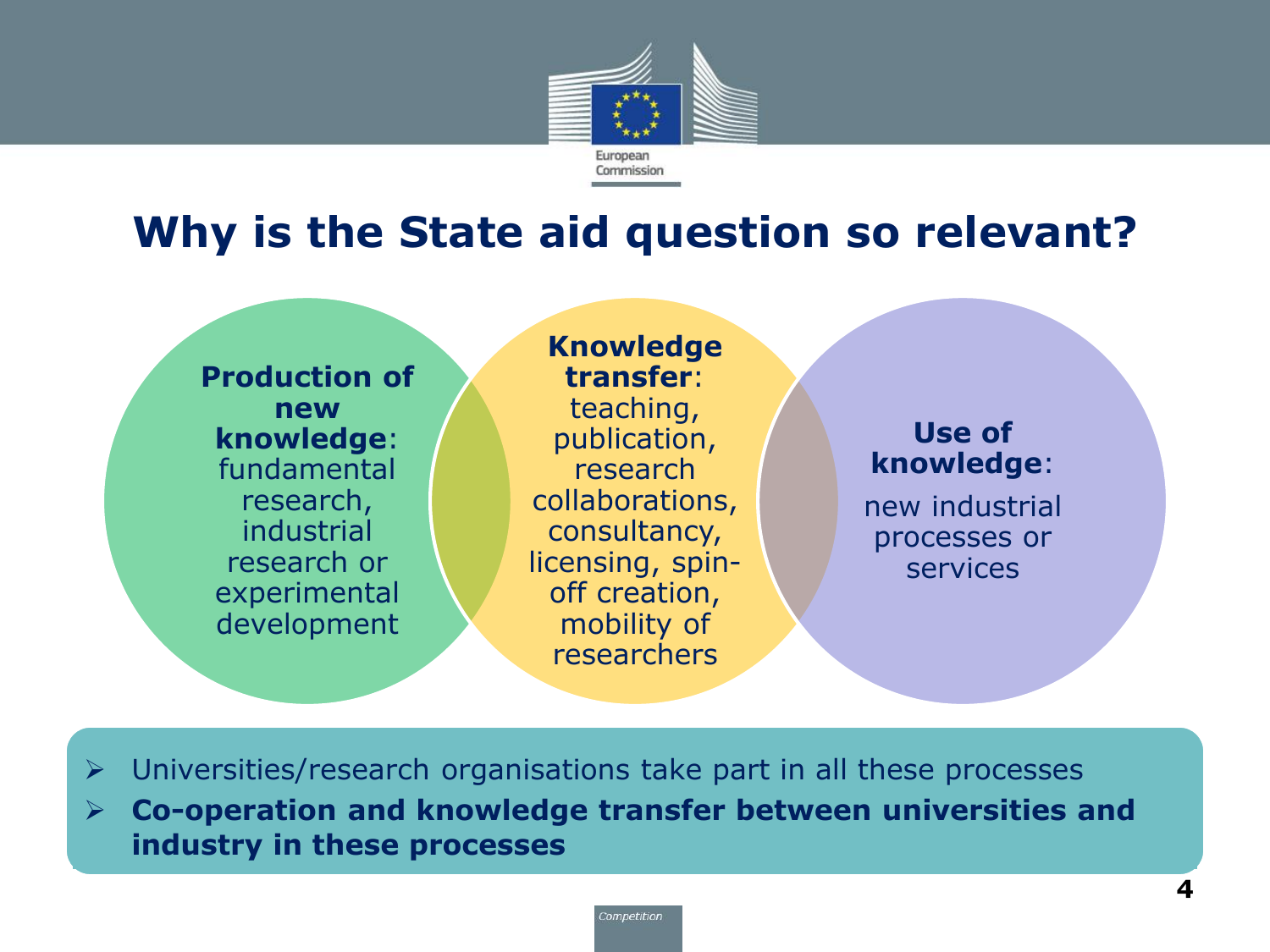

## **Applicable legal provisions and explanatory texts**

#### **Communication on the Notion of State Aid ('NoA')**

• 'Undertaking/economic activity'', 'imputability to the State', 'State resources', 'advantage', 'selectivity' , 'effect on competition and trade'

#### **Framework for State Aid for R&D&I ('R&D&I-Framework')**

- Public funding for economic activities of research organisations
- R&D-services on behalf of industry
- R&D-collaboration with industry

**Communication on the application of State aid rules to compensation granted for the provision of services of general economic interest ('SGEI-Communication**')

- The non-economic nature of public education
- Non-economic primary activities of research organisations (cf. R&D&I-Framework)
- Non-economic technology transfer activities (cf. R&D&I-Framework)

#### **'Analytical Grid for Research Infrastructure'**

• Presence of aid in the financing of the construction, upgrade or extension of research infrastructure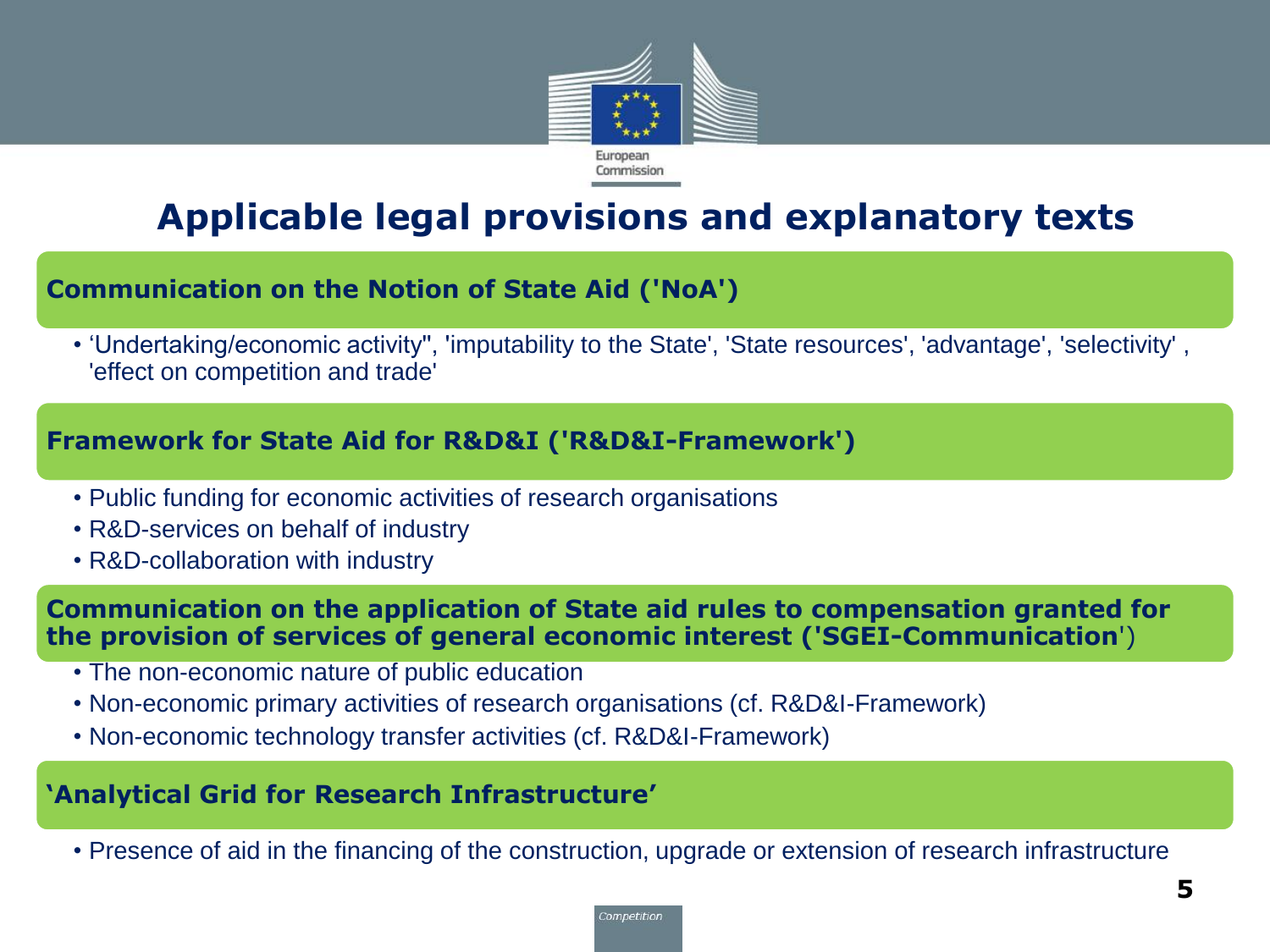

### **Knowledge Transfer from research organisations/ infrastructures as a 'non-economic activity'**

Option 1 – Wide, non-exclusive and non-discriminatory dissemination of research results (e.g. teaching, open-access databases, open publications, open software (19 (a) 3rd indent R&D&I-Framework) )

•**Option 1 implies maximum accessibility. Commercial knowledge/technology transfer practically excluded as it requires some degree of exclusivity.**

Option 2 – Knowledge transfer conducted by the research organisation/infrastructure or jointly with/on behalf of other such entities, all profits reinvested in the non-economic primary activities; the transfer service may be tendered-out to third parties (19 (b) R&D&I-Framework)

•**Option 2 implies that the presumption of 'non-economic activity' is valid only for the first transfer from academia to industry.**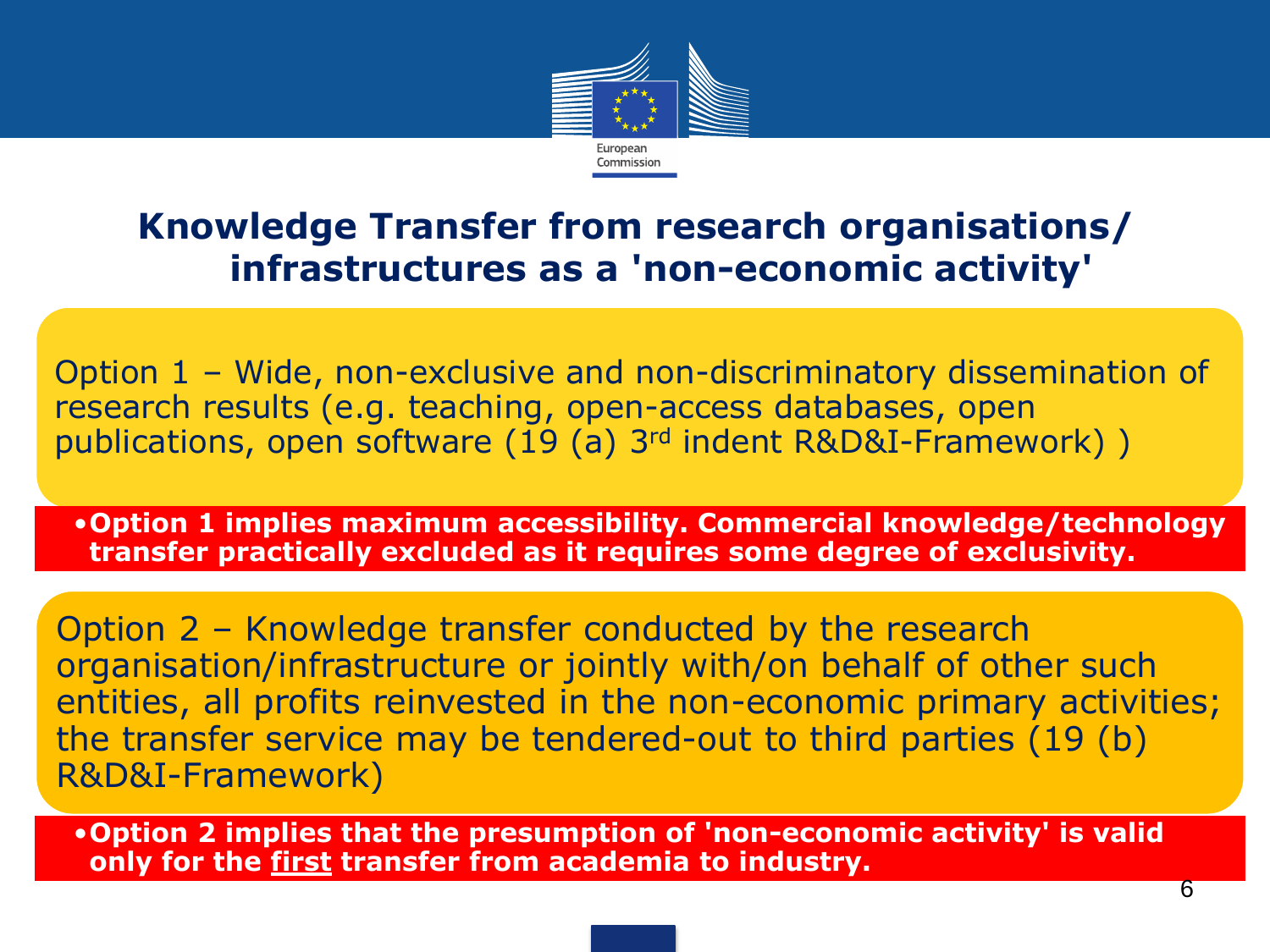

# **Knowledge Transfer in public-private R&D-cooperation**

Contract research/R&D-service on behalf of industry

- •Industry typically owns the results of the research activities and carries the risk of failure (25, R&D&I-Framework)
- •(Tends to result in) unilateral knowledge transfer to industry
- •The university typically has an interest to publish the results (less so in R&Dservices)

#### R&D-collaboration with industry

- •Effective collaboration between two independent parties, division of labour, sharing of risks and results (one party may still cover all costs) – (15 (a) and 27, R&D&I-Framework)
- •Oriented to the exchange of experience, information, know-how in general
- •University has strong interest to publish the results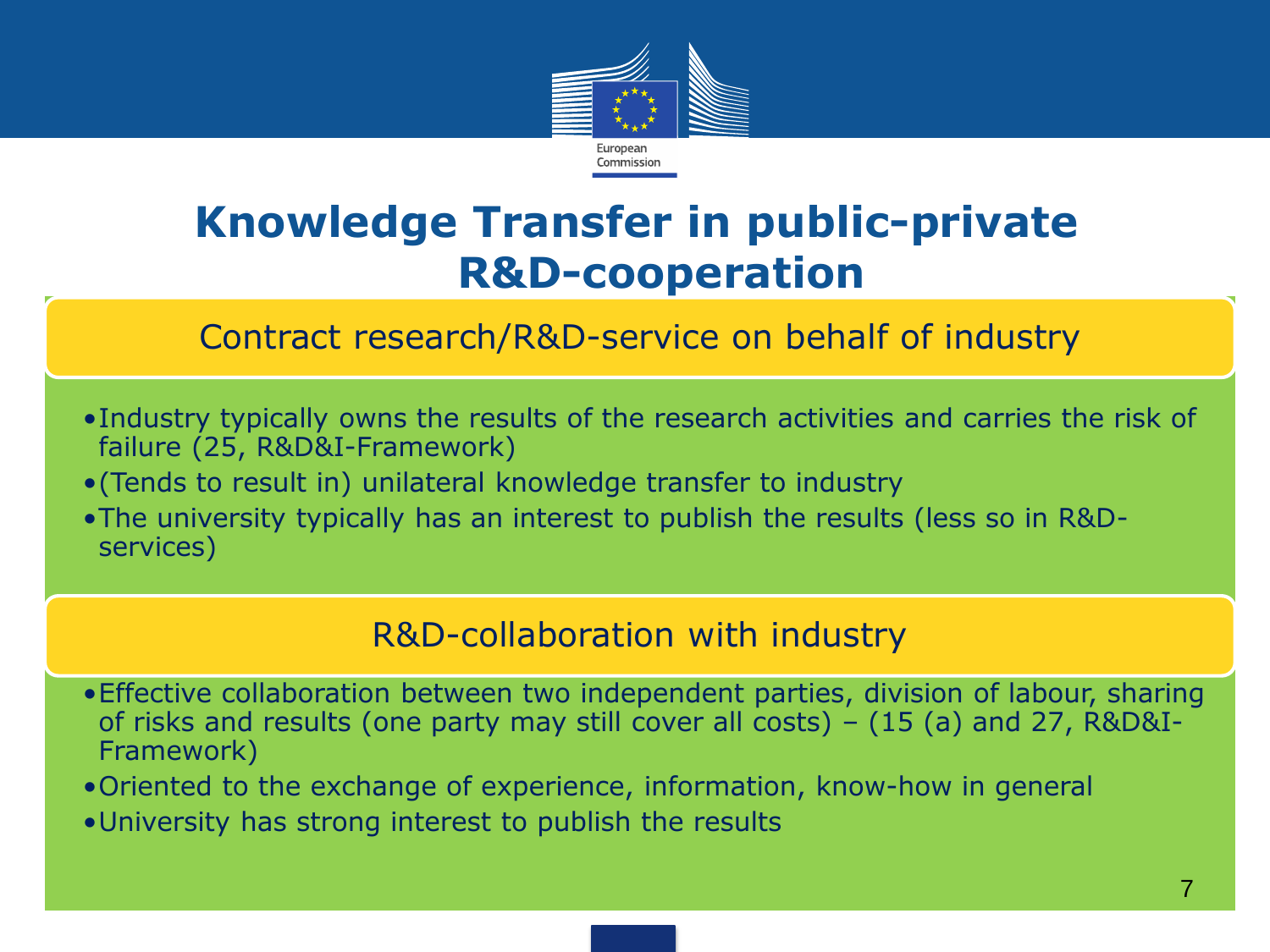

## **Knowledge transfer in contract-R&D/R&D-services**

State aid excluded if R&D is provided at market price

#### **or,** where there is **no** market price

- •**full costs of the service + margin** commonly applied in the sector of the service concerned, **or**
- •**arm's length negotiations** where research organisation/infrastructure negotiates to obtain maximum economic benefit at the moment when the contract is concluded and covers at least its marginal costs

Market value of IP-ownership or IP access may be deducted from the price if these remain with the research organisation/ infrastructure.

Transfer of IP resulting from a specific research service/contract research for the first time on behalf of a given undertaking, on a trial basis and during a clearly limited period of time  $\rightarrow$  Price charged is considered as market price if service/contract research is unique and there is no market for it.

cf. 2.2.1, R&D&I-Framework 8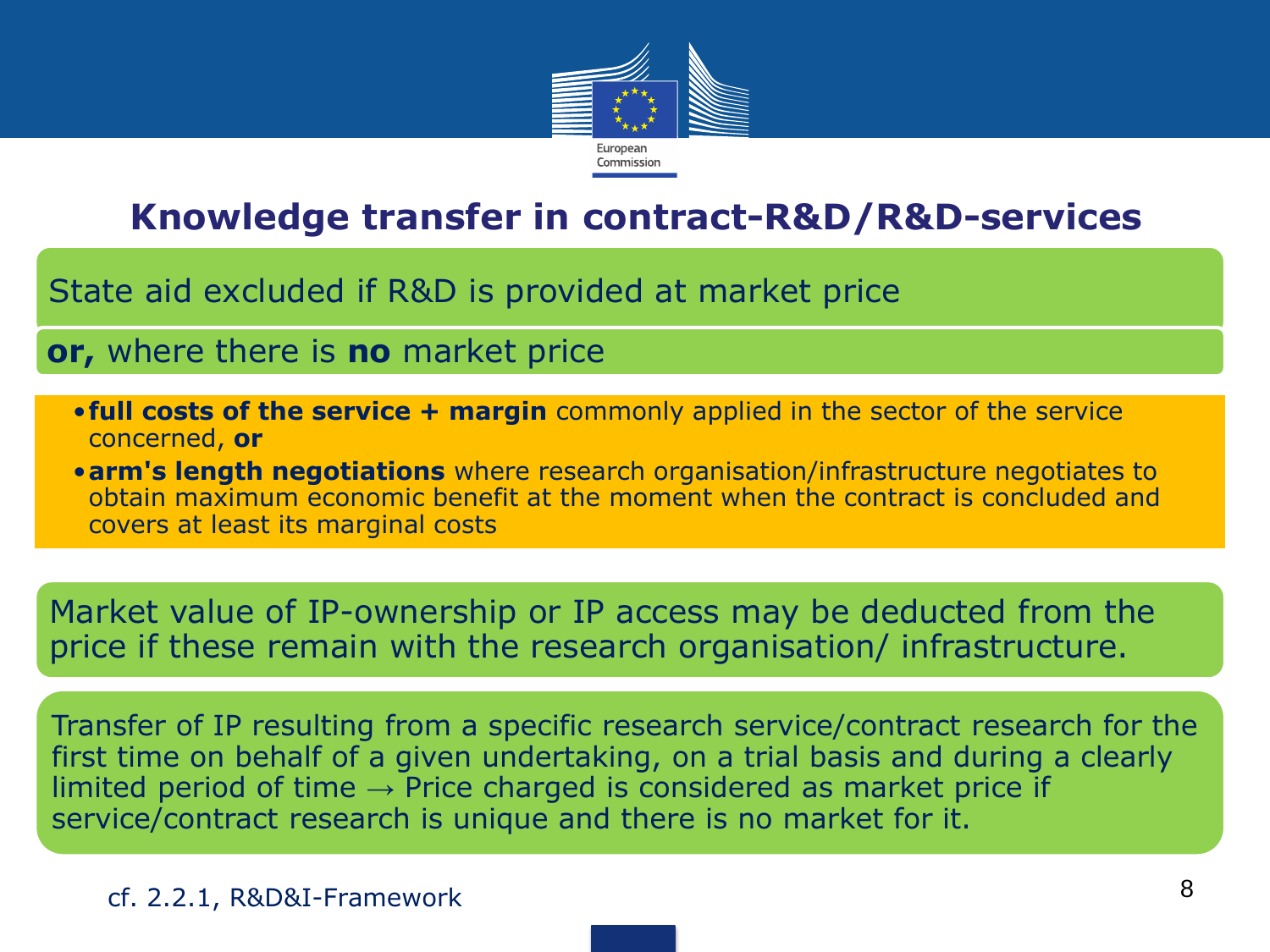

## **R&D&I-Framework: R&D-collaboration – How to avoid indirect State aid to undertakings?**

The participating undertakings bear the full cost of the project, **or**

Resulting Non-IPR may be widely disseminated and any IPR generated by research organisations/ infrastructures are fully allocated to those entities, **or**

any resulting IPR resulting as well as related access rights are allocated to collaboration partners in a manner which adequately reflects work packages, contributions and respective interests, **or**

'compensation equivalent to market price' for transfer of/access to IPR generated by RO/RI. Financial and non-financial contributions of undertakings to the costs of the research organisations/infrastructures' activities that resulted in the IPR concerned may be deducted from that compensation.

cf. 2.2.2, R&D&I-Framework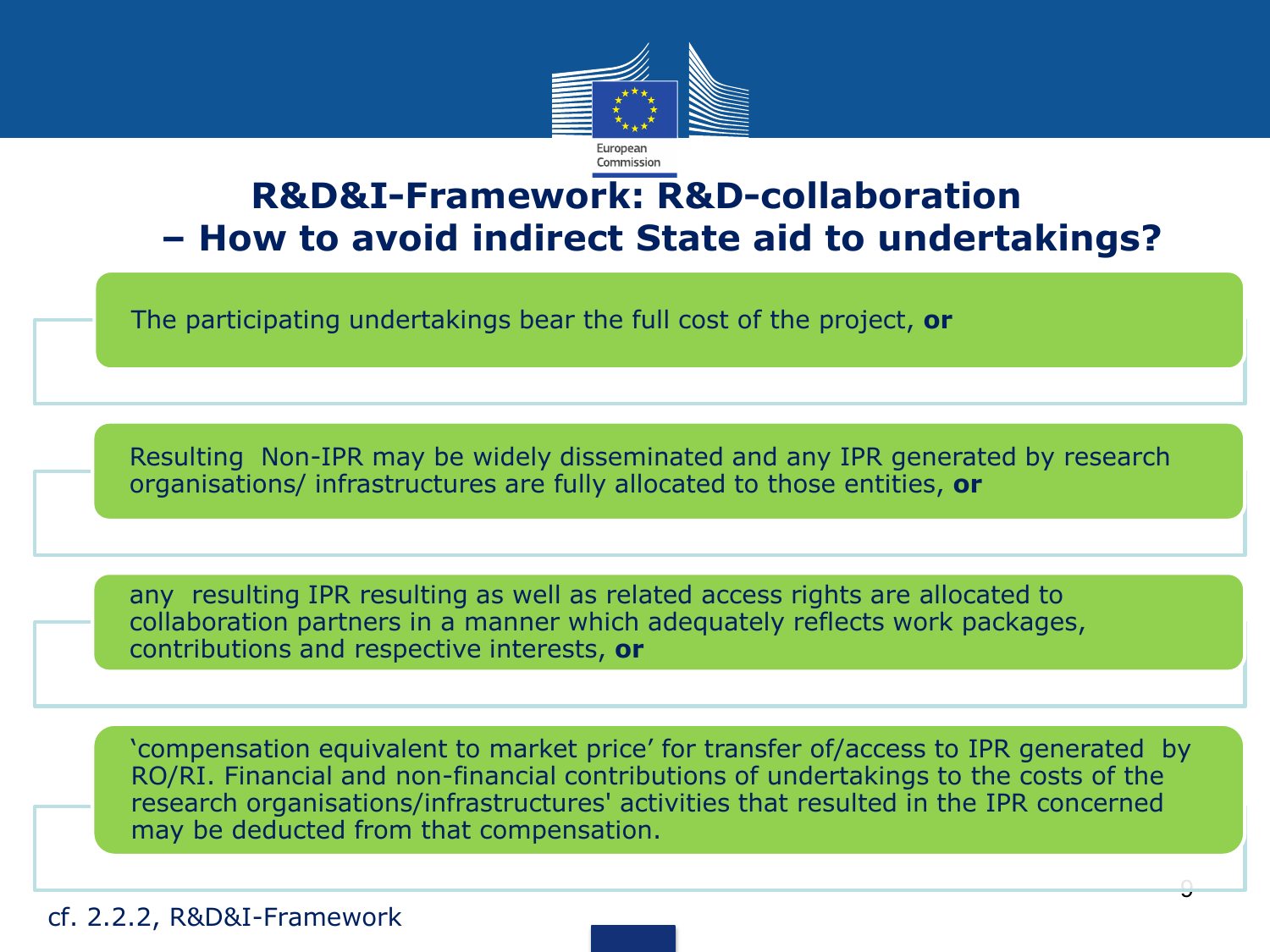

# **Non-economic knowledge transfer between private entities**

- Private entities may also conduct 'non-economic' knowledge transfer.
- Relevant criteria:
	- **Special status and obligation to "work for the good of society"**
	- **No single private interest can control the entity's activities**
	- **The entity cannot influence the direction of the research to its advantage**
	- **R&D results and other know-how developed by the entity has to be disseminated to the entire business sector in a non-discriminatory manner (publications, training, conferences)**
	- **The entity's activities correspond to a research organisation's/infrastructure's non-economic primary activities**
	- **Cross-subsidisation of the entity's economic activities is avoided**

cf. Commission decision of 8.6.2009, N 617/2008, Denmark, Technology Transfer **Institutes**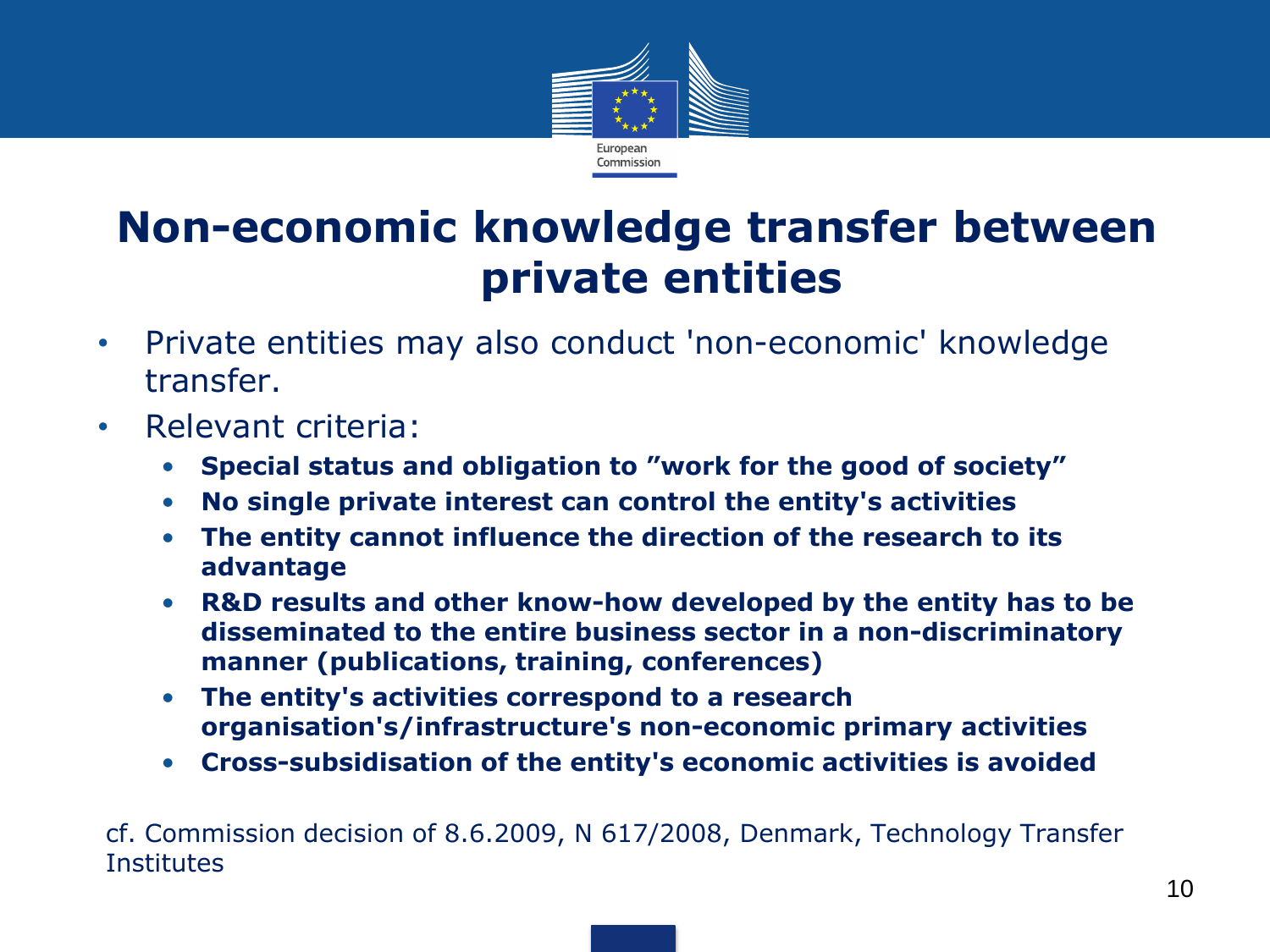

## **R&D&I-Framework: Public funding for research organisations/infrastructure (RO/RI)**

#### **Public funding of non-economic activities does not constitute State aid**

- **Primary activities**: Public education organised within the national educational system; independent R&D; wide dissemination of research results on a non-exclusive and non-discriminatory basis (15 (ee), 19 (a) R&D&I-Framework)
- **Knowledge transfer** conducted by the RO/RI or jointly with/on behalf of other such entities; all profits reinvested in primary activities (19 (b), R&D&I-Framework).

#### **Public funding of economic activities can constitute State aid**

• e.g. renting out equipment or laboratories to undertakings, R&D services, contract research for industry.

Cross-subsidisation of economic activities is avoided by separating the costs, revenues and financing of economic from non-economic activities.

**Lack of clear separation → Entire RO/RI and its funding are subject to State aid rules!** (18, R&D&I-Framework)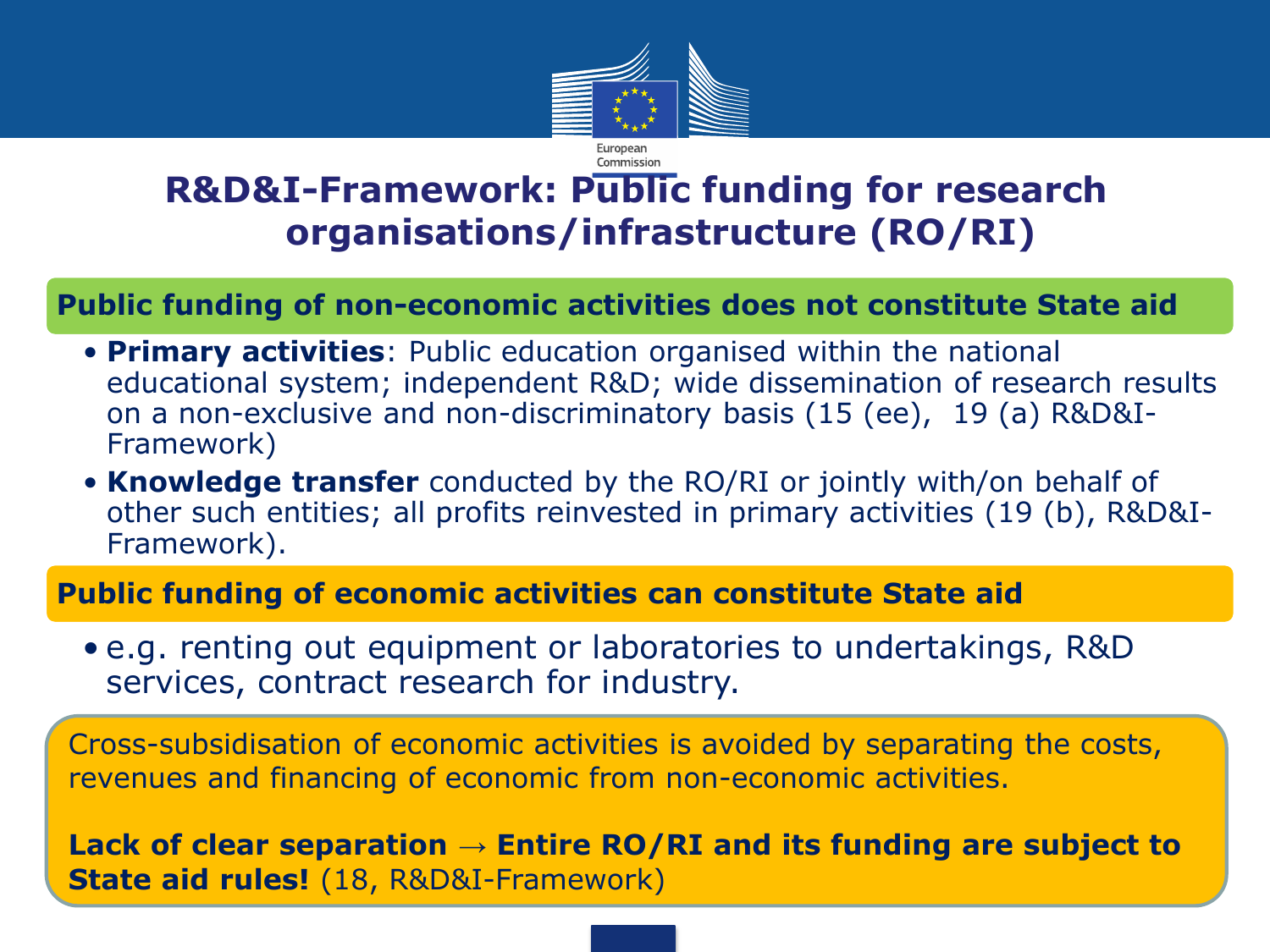

• **Presumption: Public funding for economic activities "may fall outside State aid rules" if certain quantitative and qualitative criteria are met.**

20, R&D&I Framework; 8, Analytical Grid for Research Infrastructure

Qualitative criteria – limitation of objective and content

- RO/RI used almost exclusively for a non-economic activity *and*
- economic activity is directly related to and necessary for the operation of the RO/RI, *or* intrinsically linked to its main non-economic use.

#### and quantitative criteria – limitation of scope

- economic activities consume exactly the same inputs (such as material, equipment, labour and fixed capital) as the non-economic activities;
- capacity allocated each year to such economic activities does not exceed<br>2006 of the relevant entity's everall annual canacity. 20% of the relevant entity's overall annual capacity.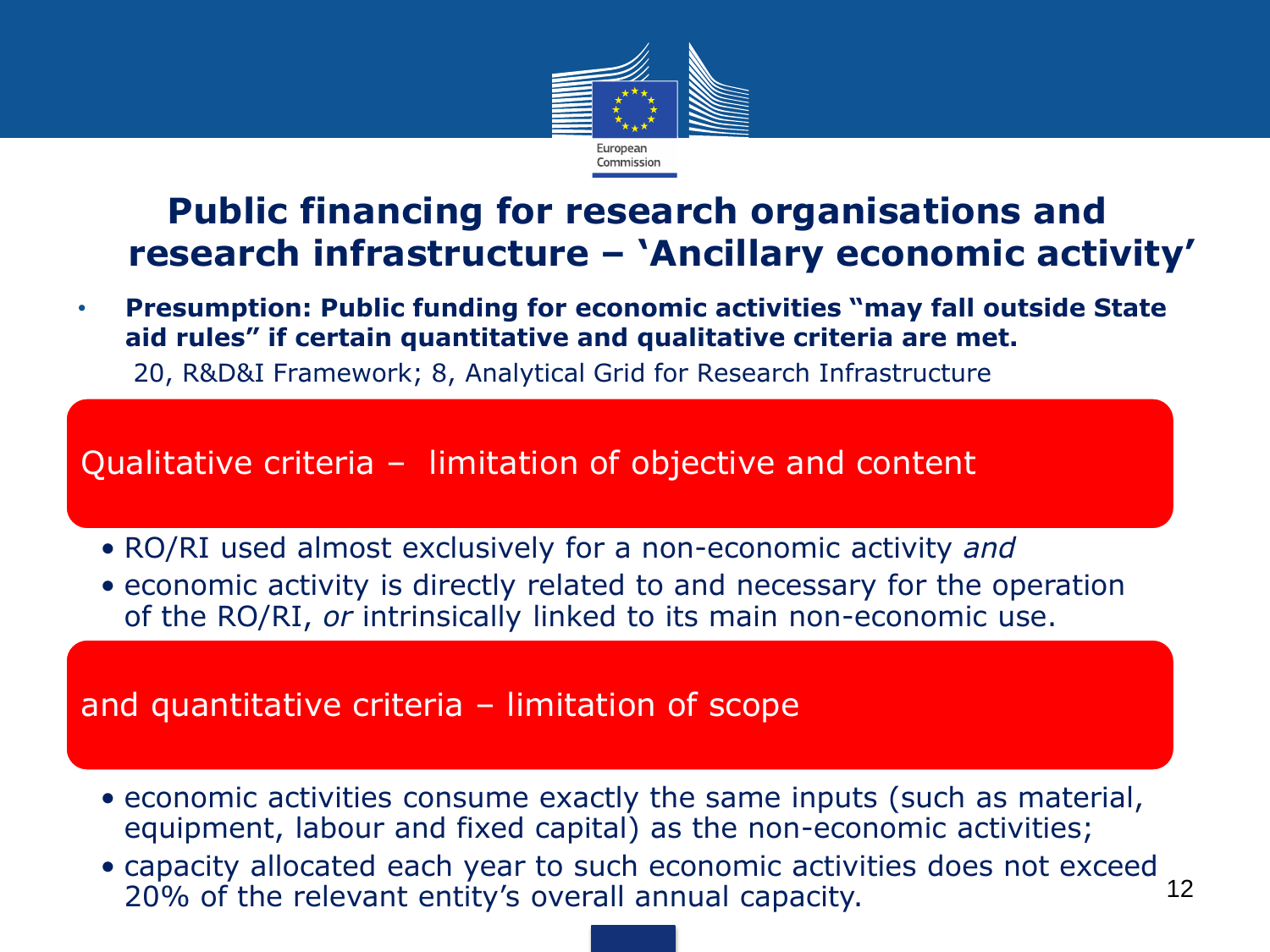

- The ancillary character of an economic activity cannot transform it into a non-economic one.
- Calculation of overall annual capacity at the level of the "relevant entity"
	- The R&D&I-Framework does not define the term 'relevant entity'
	- Implies an entity such as an institute, laboratory, department etc. that, with the organisational structure, capital, material and workforce that it effectively has at its disposal, could alone perform the (ancillary) activity concerned
	- Calculation based on actual annual use, based on most relevant factors (e.g. time/cost of inputs/space)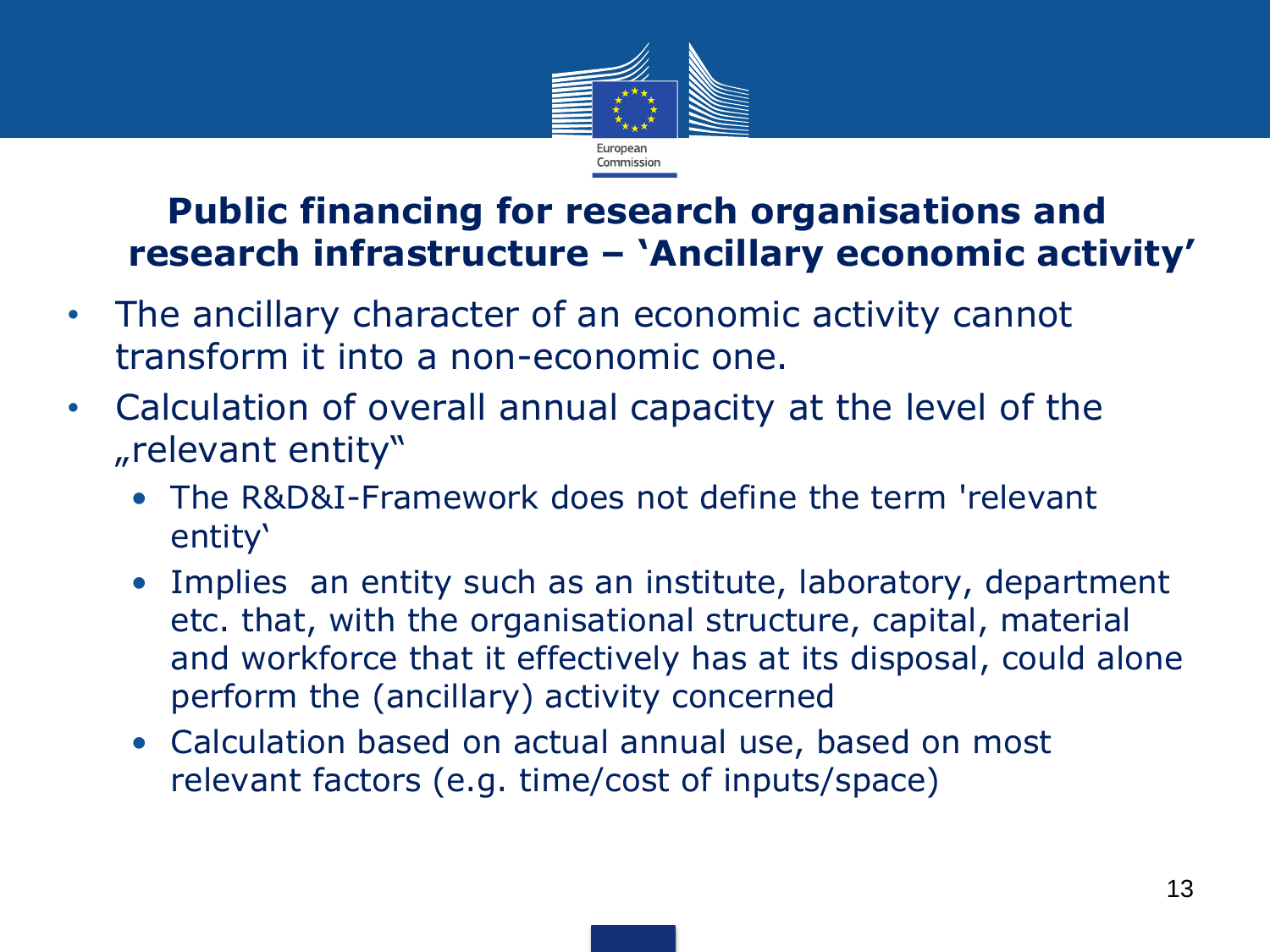

- Art. 26 (7) General Block Exemption Regulation on Investment Aid for Research Infrastructure: Member States have to "put in place a monitoring and claw-back mechanism in order to ensure that the applicable aid intensity is not exceeded. "
- Eligible costs  $\rightarrow$  costs relating to infrastructure construction /upgrade
- To be monitored  $\rightarrow$  the share of the overall annual capacity that is used for economic activities
- Period for monitoring  $\rightarrow$  the depreciation period of the relevant assets
- Variations cannot be precisely estimated *ex ante* → claw-back!
- Example:
	- **Public funding = EUR 10 million for construction; estimated ancillary economic activity up to 20% of overall annual capacity → entire public funding is not considered state aid**
	- **Later – actual economic activity turns out to be 30% of overall annual capacity → 30% of the funding to be considered as funding of economic activities (no longer 'ancillary').**
	- Article 26(6) GBER only allows an aid intensity of  $50\% \rightarrow$  EUR 1.5 **million of excessive support for economic activities to be clawed-back.** <sup>14</sup>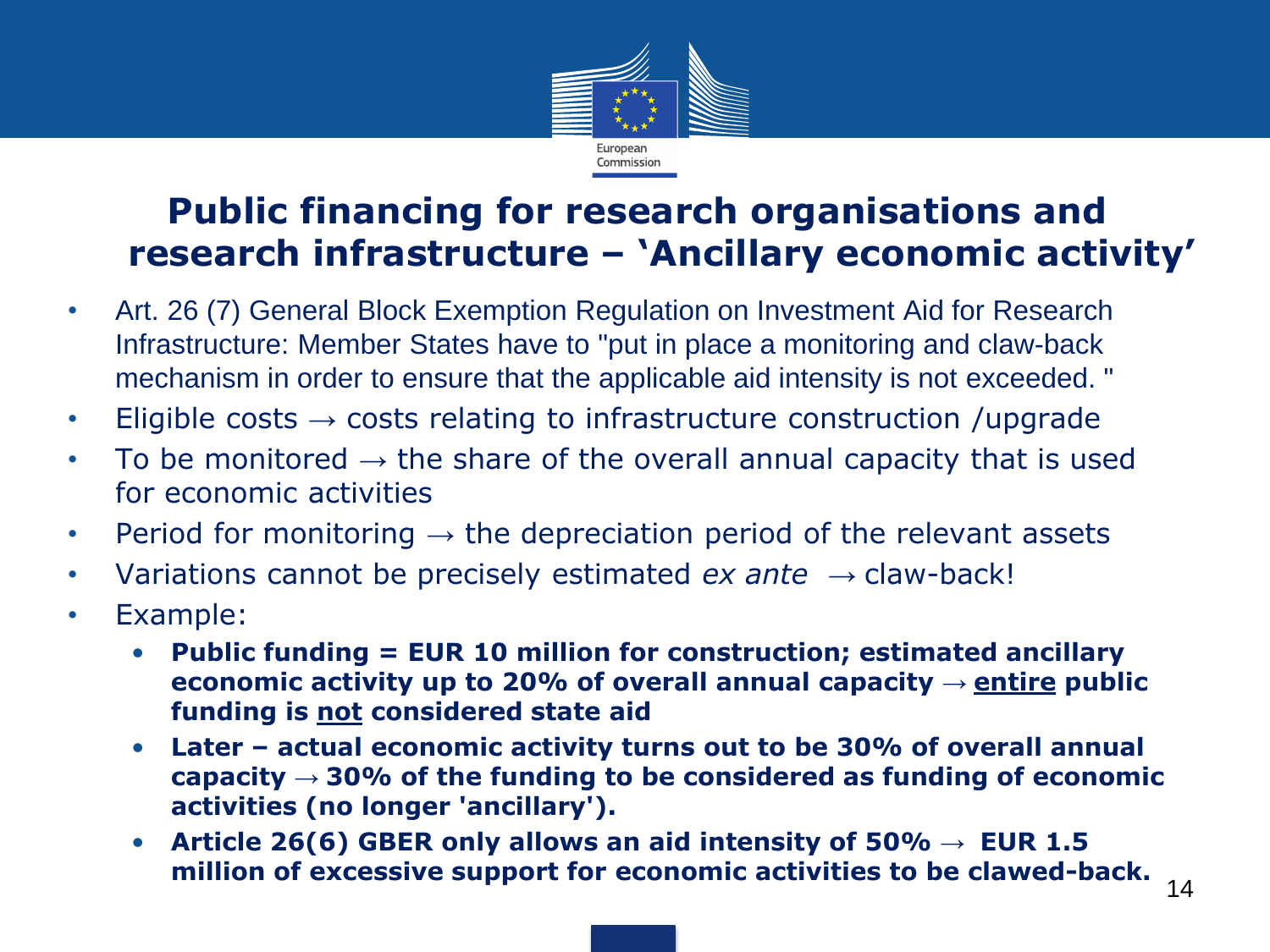

#### **'Severability' and 'necessity' criteria are demanding – T-347/09 Germany v Commission 'Nature Conservation Areas':**

- Object: The transfer, free of charge, of natural heritage areas to regions and environmental protection organisations. Beneficiaries had to comply with certain environmental law obligations, bear all costs and risks but could, subject to environmental restrictions, generate revenue from the land, e.g. from leases for hunting and fishing and sale of wood; costs had to be offset against revenue and the positive balance to be transferred to the federal State.
- General Court:
	- confirmed that environmental protection tasks concerned did **not** constitute an economic activity
	- That the environmental protection organisations had to be considered as undertakings to the extent that they offered goods and services in competitive markets, namely sales of wood, granting of hunting and fishing leases and touristic services.
	- While those economic activities were carried out in the framework of the nature conservation activities, the General Court found that they were **not** necessary for nature conservation and could be **dissociated from the non-economic activities.** 15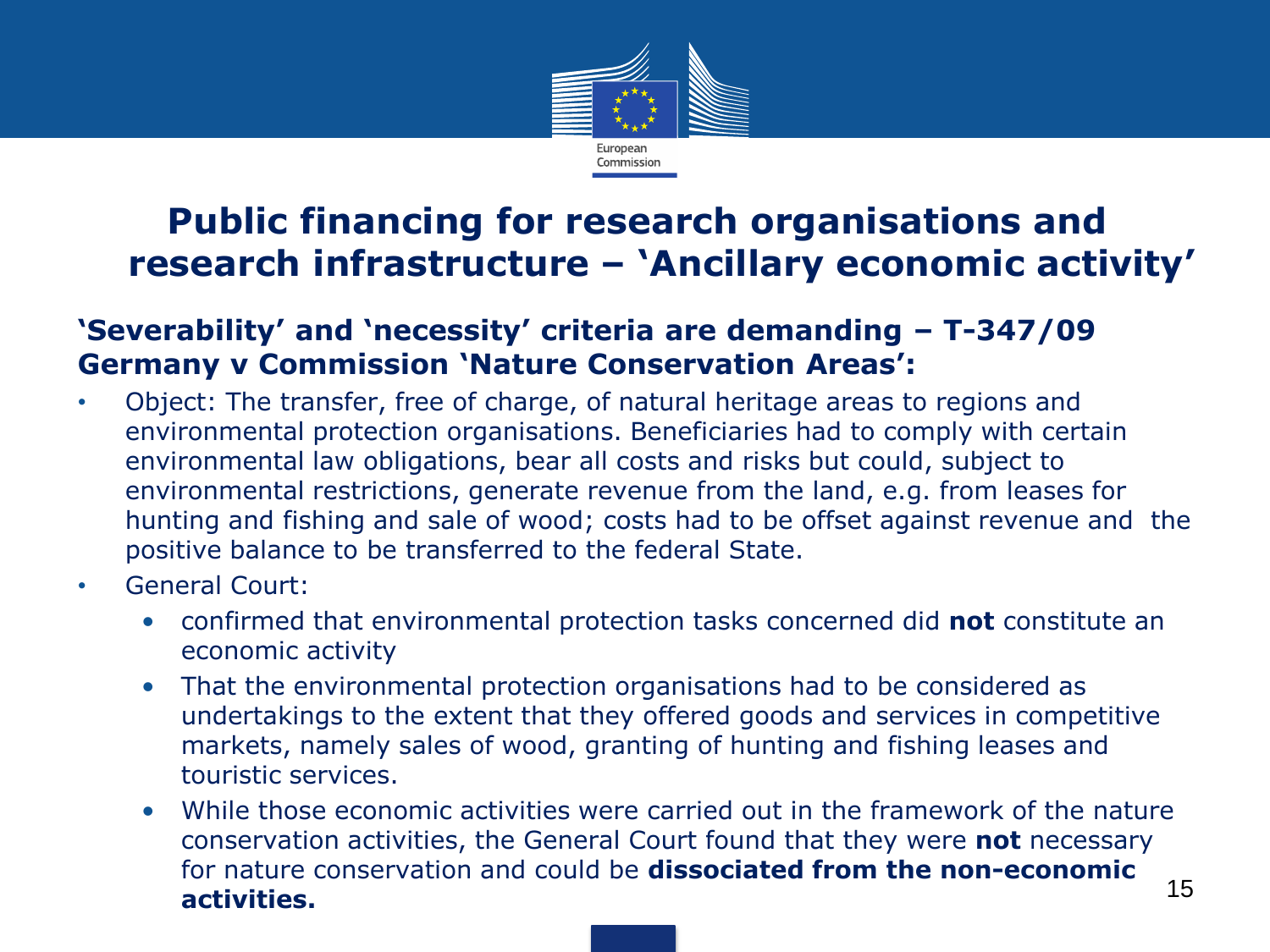

#### **20-% rule as such not yet confirmed by the Courts – C-74/16 - Congregación de Escuelas Pías (preliminary ruling)**

- Object: The exemption of the Catholic Church from a municipal real estate tax, granted in respect of work to buildings intended to be used for educational activities that do not have a strictly religious purpose.
- ! Interesting: Opinion AG Kokott as regards the economic educational activities: Only when these constitute less than 10% of the activity of the establishment (rule of thumb) may they be deemed as purely ancillary to the main non-economic activities of the school.
- **CoJ-ruling** however:
	- School was engaged in three types of activities: (i) strictly religious and noneconomic; (ii) non-economic educational activities subsidised by the State; (iii) non-compulsory economic educational activities receiving no financial support from the State.
	- Remained silent on 'ancillarity'; **tax exemption may constitute State aid if and to the extent to which the activities carried on in the premises in question are economic activities** - for the national court to determine.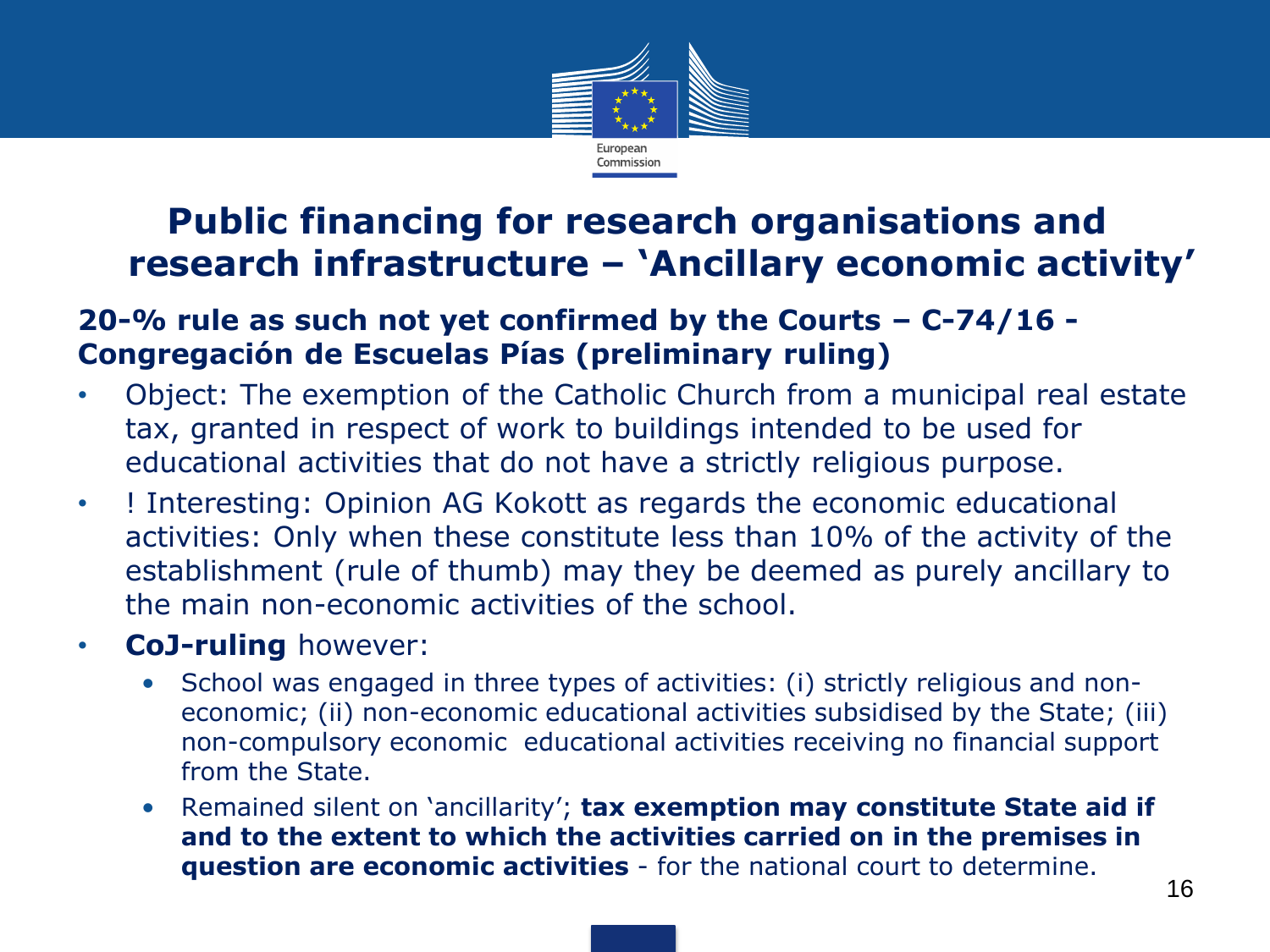

# **University education**

#### **As a non-economic activity**

- organised within the national educational system
- predominantly or entirely funded by the State
- supervised by the State
- even if tuition or enrolment fees contribute to the operating expenses of the system, as long as the general education service is predominantly funded by the public purse (27, SGEI-Communication)

#### **As an economic activity**

- Education services financed predominantly by parents or pupils or commercial revenues
- Even if performed by public entities / universities!

cf. 19 (a) 1st indent, R&D&I-Framework; 28-30, NoA; 2.1.5, SGEI-Communication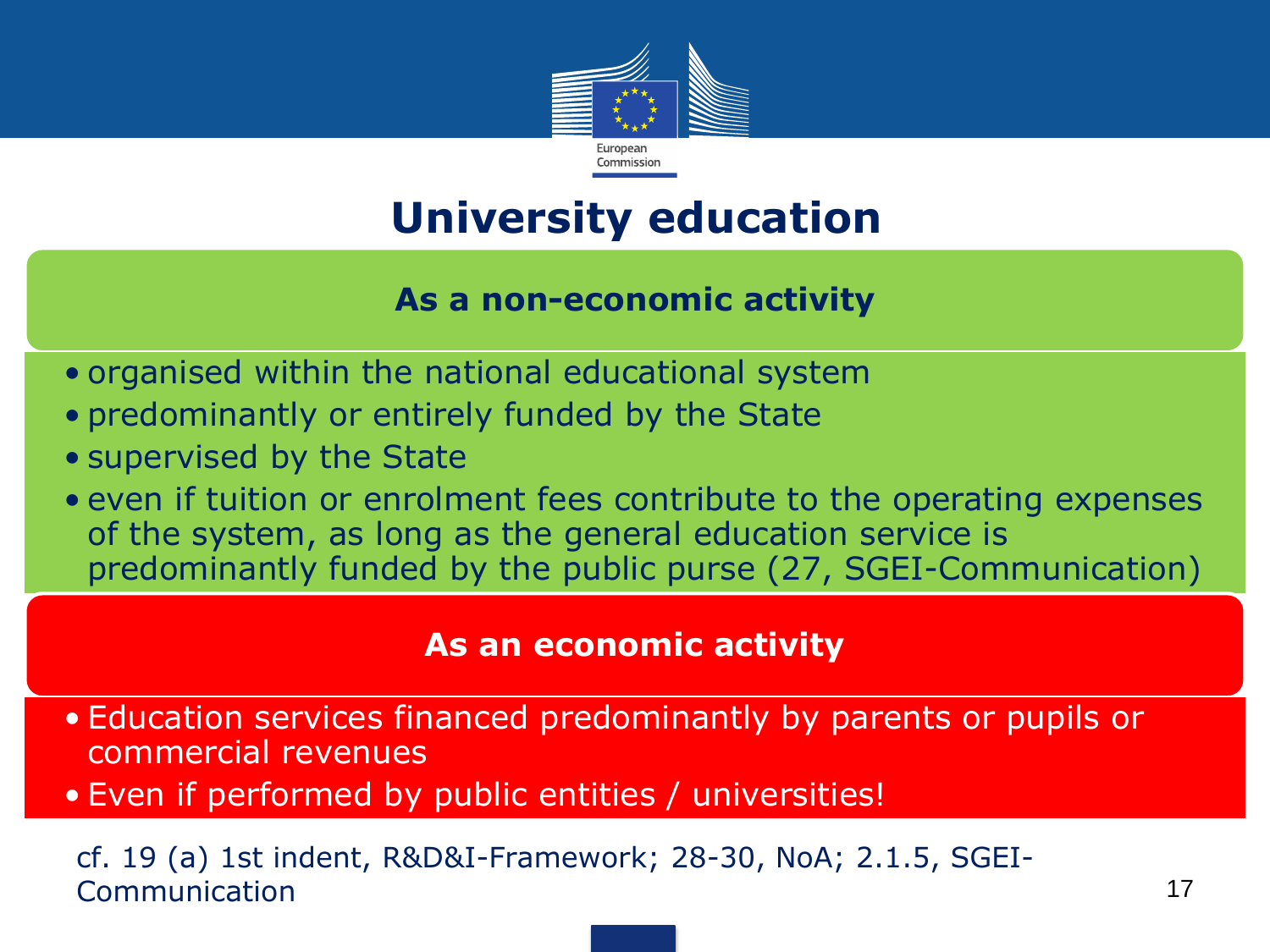

# **University education - Drawing the borderline between 'economic' and 'non-economic'**

- 3 indicators for the economic character of educational services offered by public institutions (27, 28 SGEI)
	- $\checkmark$  the nature of the services
	- $\checkmark$  their financing structure
	- $\checkmark$  the existence of competing private organisations
- The organisation, content and financing of public education services varies among Member States and changes over time.
- $\triangleright$  So these 3 indicators are not cumulative.
- $\triangleright$  Their relative importance should be considered in every specific case!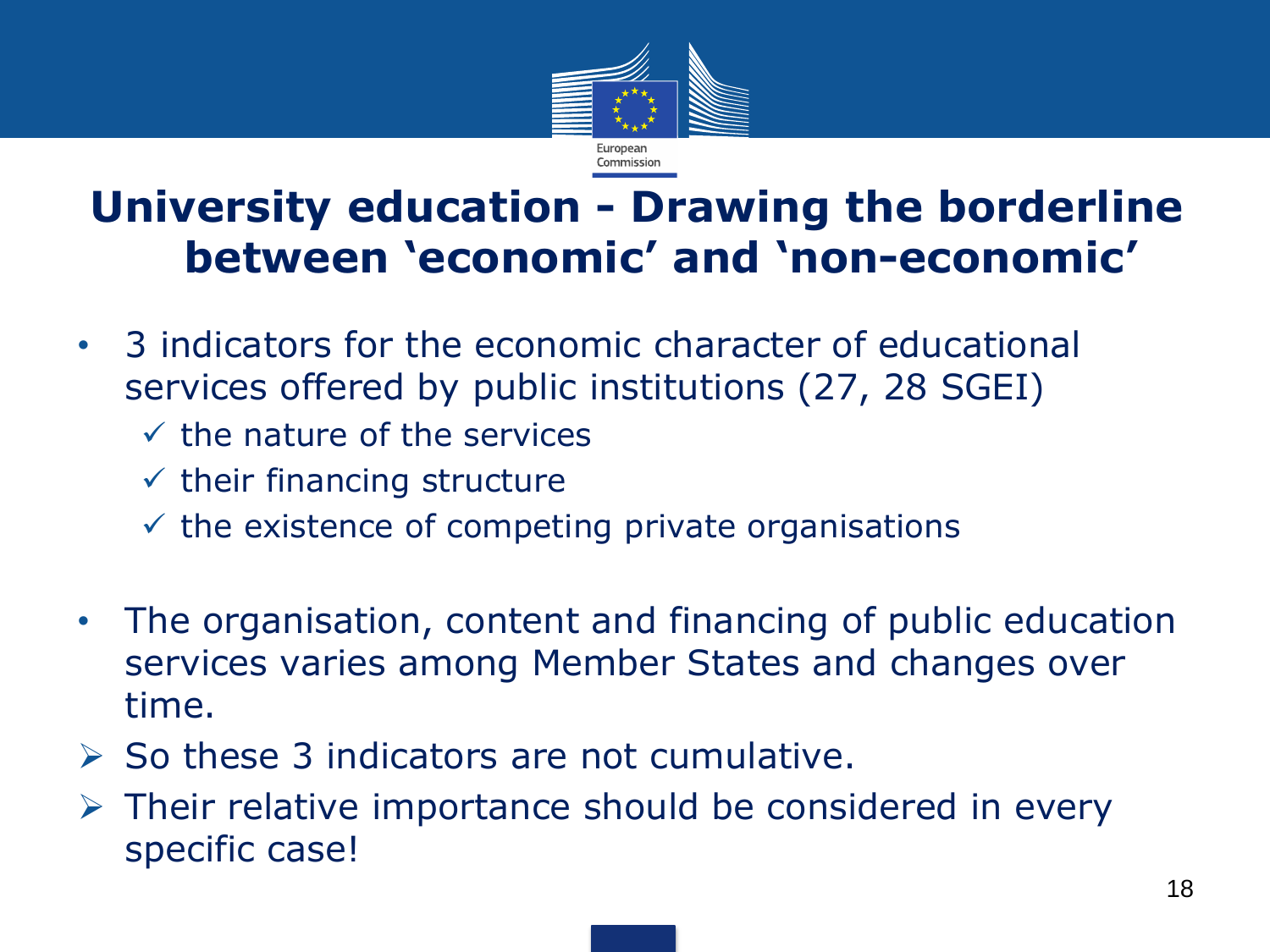

## **Knowledge Transfer, Research Organisations and University Education - Conclusions -**

- $\triangleright$  It is important for research institutions to realise that when entering into discussions with industry, State aid rules may affect what can be agreed in the contract.
- $\triangleright$  Transparent separation of the costs, financing and revenues of economic and non-economic activities is vital to avoid undue cross-subsidisation.
- $\triangleright$  'Ancillary economic activity' should be cautiously defined and closely monitored .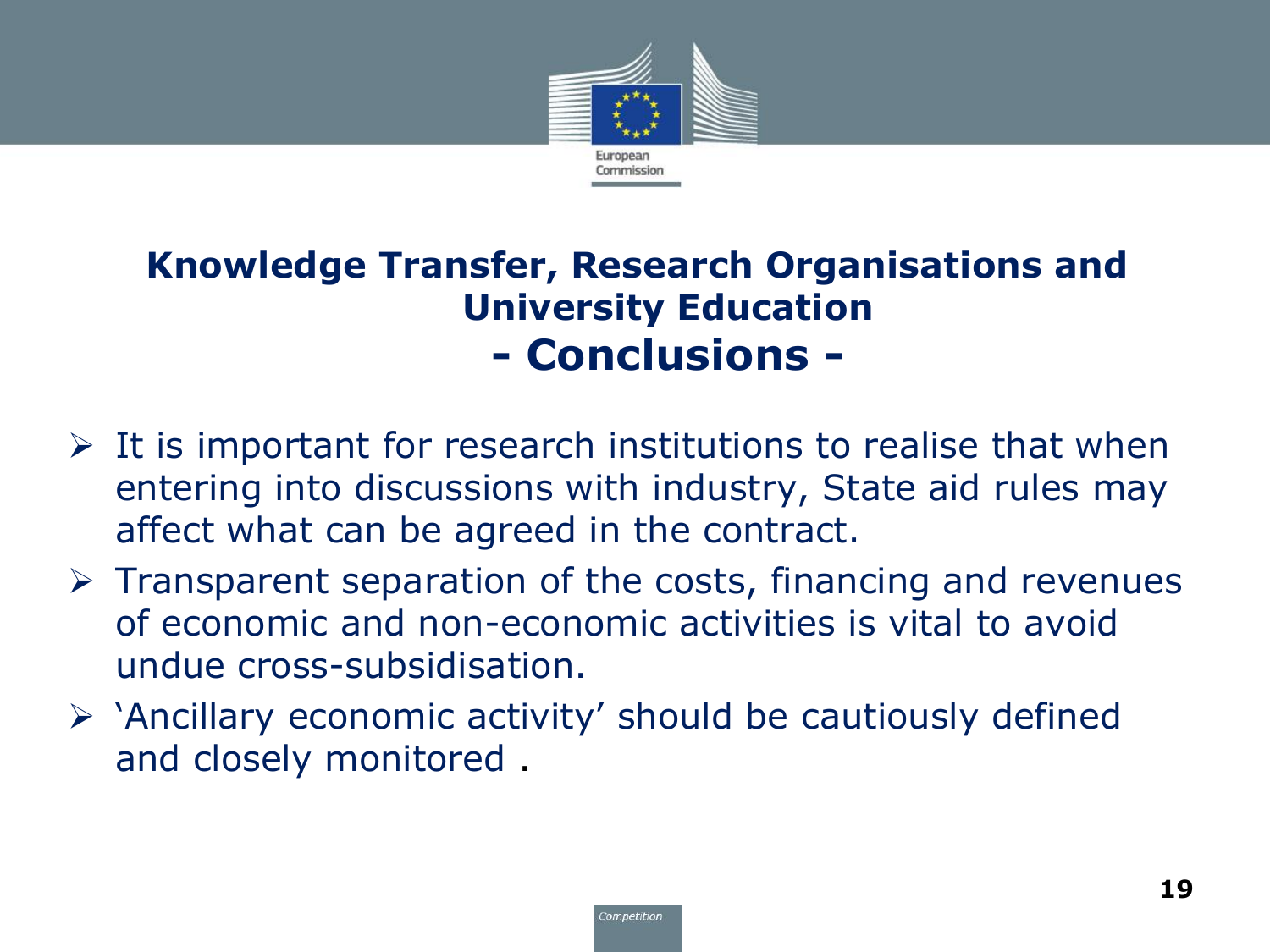

# **Knowledge Transfer, Research Organisations and University Education**

# *Thank you for your attention.*